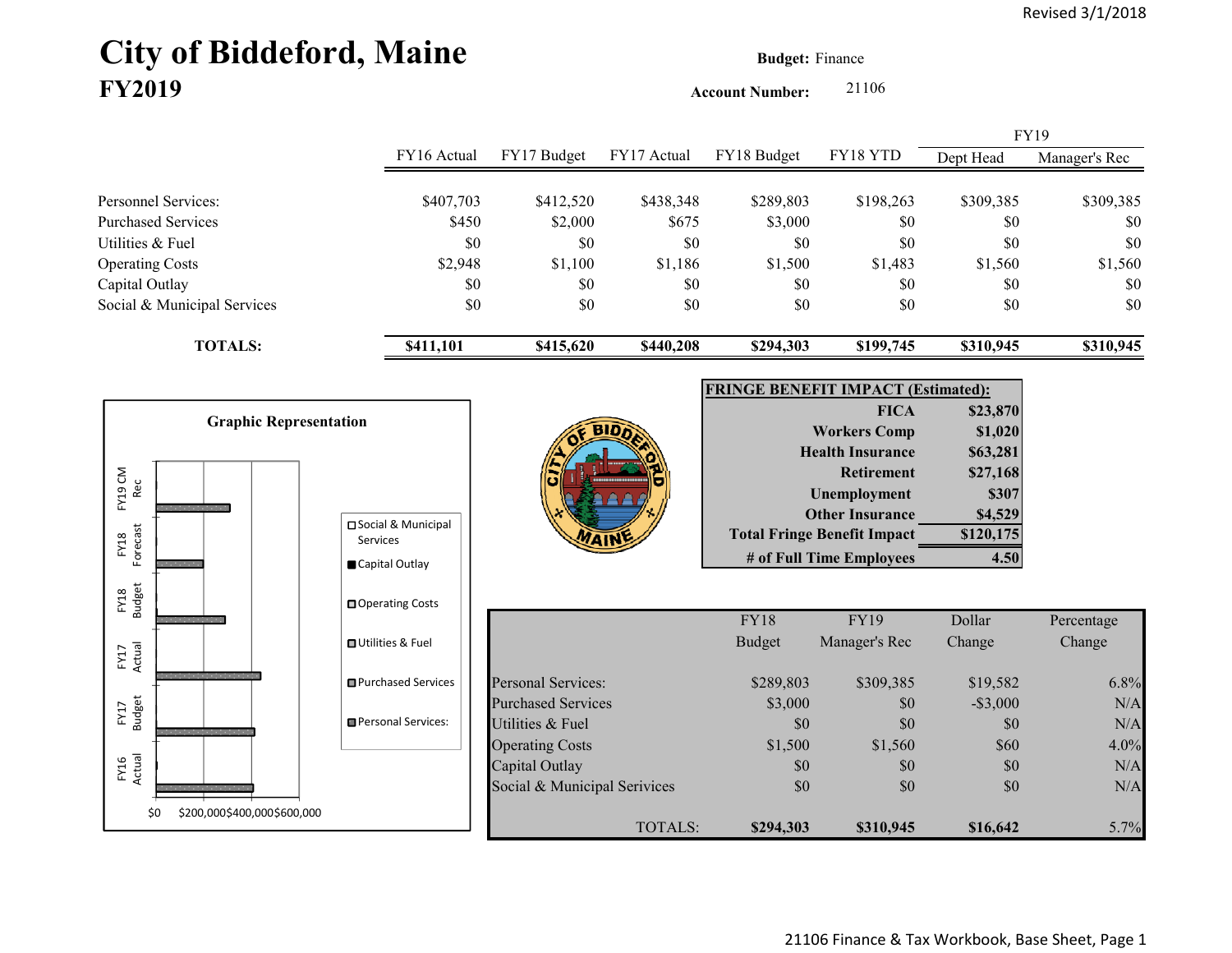#### Personnel Services

| Account                     |                                    | <b>FY16</b> | <b>FY17</b>   | <b>FY17</b> | <b>FY18</b>   | <b>FY18</b>  | FY19      |           |
|-----------------------------|------------------------------------|-------------|---------------|-------------|---------------|--------------|-----------|-----------|
| Number                      | Description                        | Actual      | <b>Budget</b> | Actual      | <b>Budget</b> | YTD 02/28/18 | Dept Head | Mgr's Rec |
|                             |                                    |             |               |             |               |              |           |           |
|                             | 60101 Dept Manager Salary Exp      | \$96,359    | \$88,715      | \$96,531    | \$90,686      | \$68,436     | \$106,408 | \$106,408 |
|                             | 60102 Mid Mgmt Hrly Employee Wa    | \$109,334   | \$114,899     | \$122,855   | \$151,852     | \$98,509     | \$152,136 | \$152,136 |
|                             | 60105 F-T Employee Wage Exp        | \$89,846    | \$94,089      | \$94,027    | \$45,480      | \$30,390     | \$46,187  | \$46,187  |
|                             | 60111 Overtime Wage Expense        | \$188       | \$668         | \$105       | \$500         | \$0          | \$250     | \$250     |
|                             | 60201 FICA/Medicare-ER Share Exp   | \$21,241    | \$23,502      | \$22,393    | \$0           | \$0          | \$0       | \$0       |
|                             | 60202 MPERS-Employer Share Exp     | \$18,070    | \$14,343      | \$14,773    | \$0           | \$0          | \$0       | \$0       |
|                             | 60203 457 Plan-Employer Share Exp  | \$4,987     | \$8,844       | \$8,249     | \$0           | \$0          | \$0       | \$0       |
|                             | 60210 HPHC Ins Employer Share Ex   | \$64,552    | \$59,638      | \$73,241    | \$0           | \$0          | \$0       | \$0       |
|                             | 60212 S-T Disability ER Share Exp  | \$268       | \$295         | \$296       | \$0           | \$0          | \$0       | \$0       |
|                             | 60213 L-T Disability ER Share Exp  | \$612       | \$547         | \$678       | \$0           | \$0          | \$0       | \$0       |
| 60216 Delta Dental ER Share |                                    | \$0         | \$0           | \$0         | \$0           | \$0          | \$0       | \$0       |
| 60217 RHSA Plan ER Share    |                                    | \$0         | \$3,120       | \$3,199     | \$0           | \$0          | \$0       | \$0       |
|                             | 60251 Conferences/Training Expense | \$550       | \$1,000       | \$570       | \$400         | \$150        | \$1,400   | \$1,400   |
|                             | 60252 Travel/Mileage Expense       | \$606       | \$475         | \$126       | \$300         | \$392        | \$970     | \$970     |
|                             | 60253 Food/Lodging Expense         | \$779       | \$1,000       | \$0         | \$250         | \$0          | \$1,100   | \$1,100   |
|                             | 60256 Dues/Memberships Expense     | \$310       | \$1,385       | \$1,305     | \$335         | \$385        | \$935     | \$935     |
| Totals                      |                                    | \$407,703   | \$412,520     | \$438,348   | \$289,803     | \$198,263    | \$309,385 | \$309,385 |
| <b>Purchased Services</b>   |                                    |             |               |             |               |              |           |           |
| Account                     |                                    | <b>FY16</b> | <b>FY17</b>   | <b>FY17</b> | <b>FY18</b>   | <b>FY18</b>  |           |           |
| Number                      | Description                        | Actual      | <b>Budget</b> | Actual      | <b>Budget</b> | YTD 02/28/18 | Dept Head | Mgr's Rec |
|                             | 60306 Other Prof/Consult Srvs Exp  | \$450       | \$2,000       | \$675       | \$3,000       | \$0          | \$0       | \$0       |
| Totals                      |                                    | \$450       | \$2,000       | \$675       | \$3,000       | $\$0$        | \$0       | \$0       |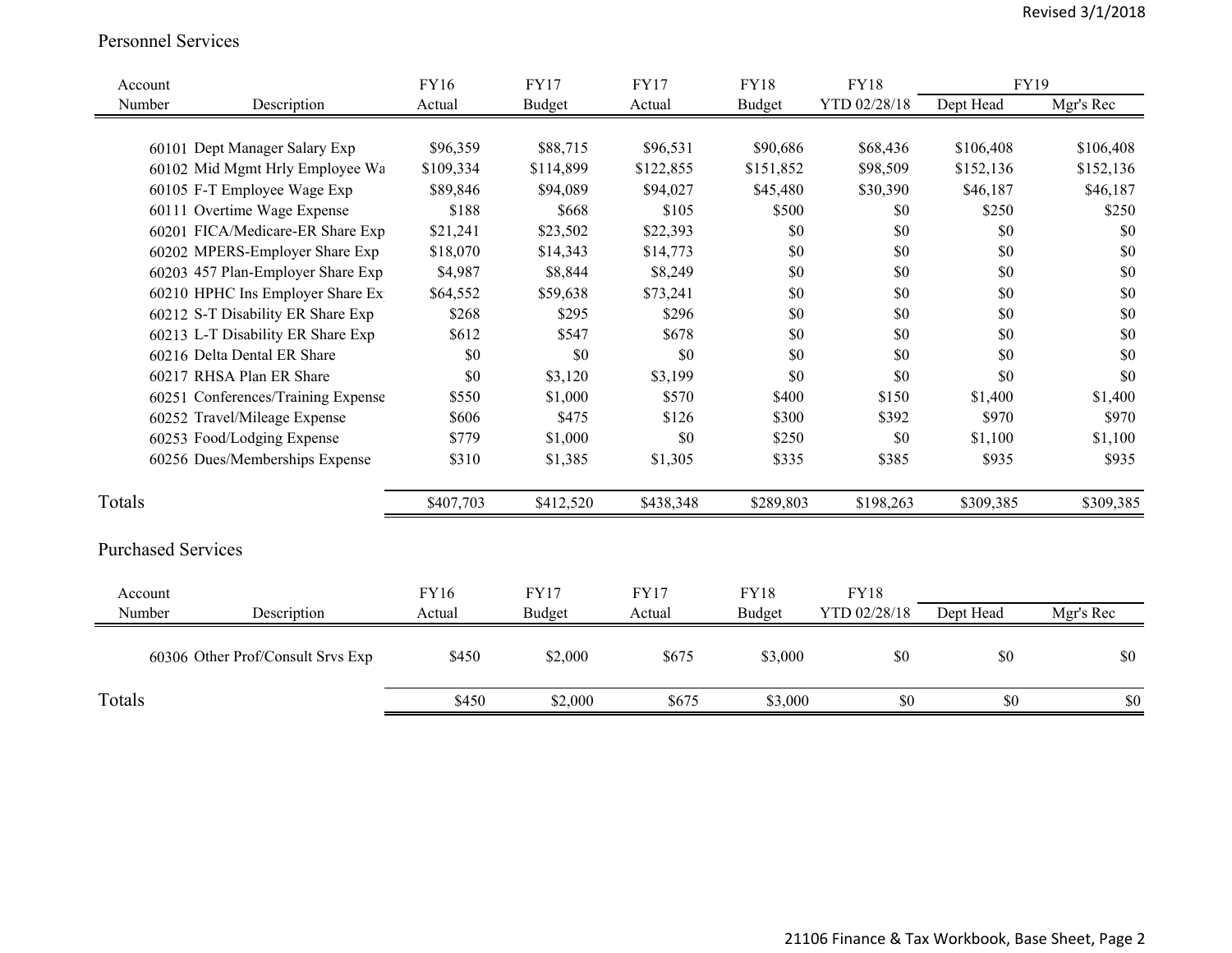## Other Operating Costs

| Account |                                                                       | <b>FY16</b>    | <b>FY17</b>    | FY17           | <b>FY18</b>    | <b>FY18</b>    | \$0              |                  |
|---------|-----------------------------------------------------------------------|----------------|----------------|----------------|----------------|----------------|------------------|------------------|
| Number  | Description                                                           | Actual         | Budget         | Actual         | Budget         | YTD 02/28/18   | Dept Head        | Mgr's Rec        |
|         | 60500 Admin/Office Supp/Eqt Non-C<br>60501 Operating Supp/Eqt Non-Cap | \$2,948<br>\$0 | \$1,100<br>\$0 | \$1,186<br>\$0 | \$1,500<br>\$0 | \$564<br>\$919 | \$1,200<br>\$360 | \$1,200<br>\$360 |
| Totals  |                                                                       | \$2,948        | \$1,100        | \$1.186        | \$1,500        | \$1,483        | \$1,560          | \$1,560          |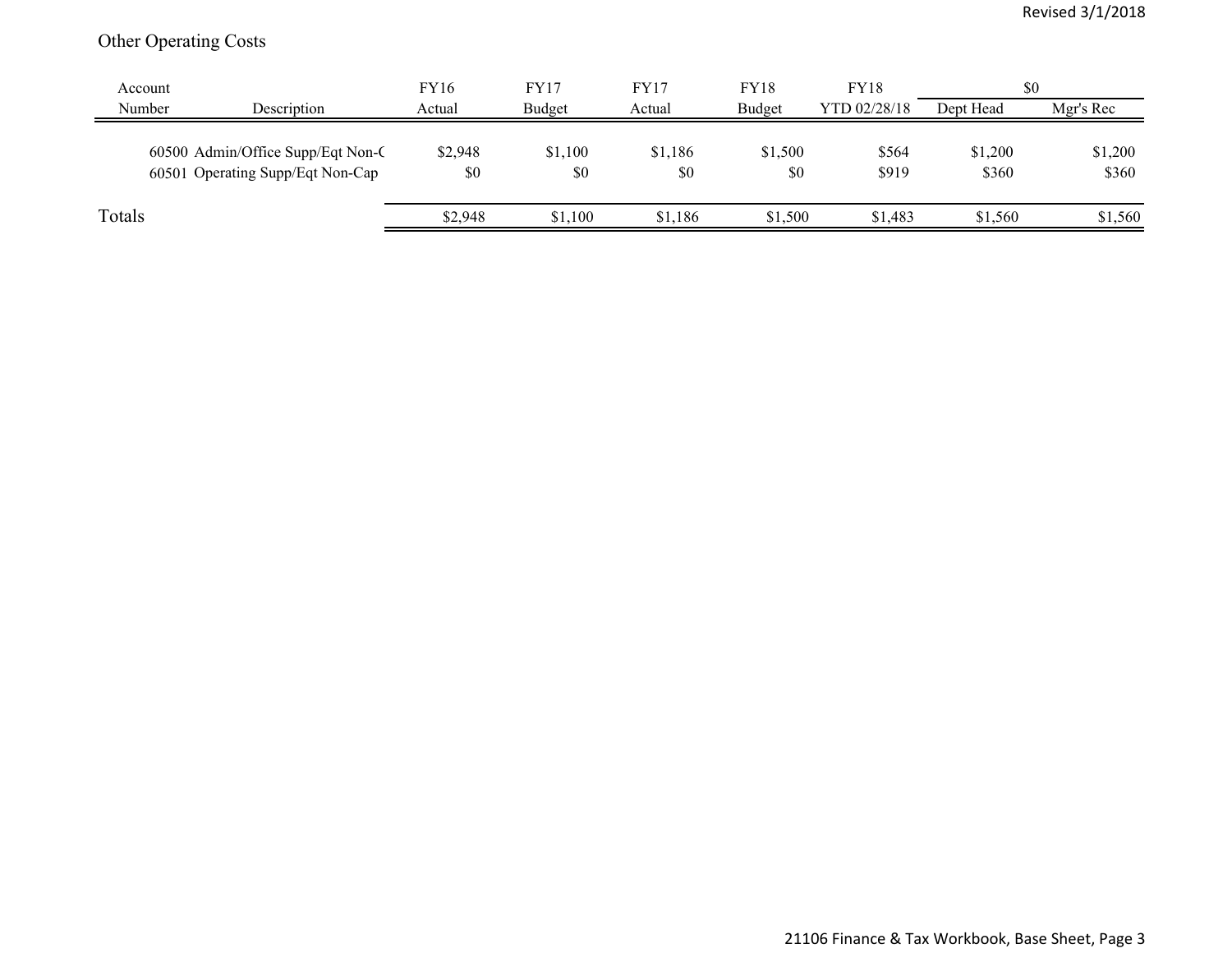#### DEPARTMENT PERSONAL SERVICES BUDGET WORKSHEET Fiscal Year 2019 BUDGET

#### DEPARTMENT:

 21106Finance

|                                 |       |            | YEAREND           |            |                     |                |                  |
|---------------------------------|-------|------------|-------------------|------------|---------------------|----------------|------------------|
|                                 |       |            | <b>ANNUALIZED</b> |            | <b>CITY MANAGER</b> | <b>COUNCIL</b> |                  |
| <b>CLASSIFICATION</b>           | EMP#  | <b>FTE</b> | <b>TOTAL</b>      | REQUESTED  | RECOMMEND.          | APPROP.        | <b>LAST NAME</b> |
| <b>FINANCE DIRECTOR</b>         | 10813 | 1.00       | 106,000.00        | 106,407.69 | 106,407.69          |                | <b>FOURNIER</b>  |
| <b>TAX COLLECTOR</b>            | 14950 | 1.00       | 60,777.60         | 61,011.36  | 61,011.36           |                | <b>CYR</b>       |
| <b>COMPTROLLER</b>              | 22401 | 0.50       | 26,607.36         | 26,709.70  | 26,709.70           |                | <b>DUTREMBLE</b> |
| STAFF ACCOUNTANT                | 10297 | 1.00       | 64,168.00         | 64,414.80  | 64,414.80           |                | <b>MATHERNE</b>  |
| <b>FINANCE CLERK</b>            | 60000 | 1.00       | 46,009.60         | 46,186.56  | 46,186.56           |                | ROBERGE          |
| <b>TOTAL BUDGETED POSITIONS</b> |       | 4.50       | 303,562.56        | 304,730.11 | 304,730.11          |                |                  |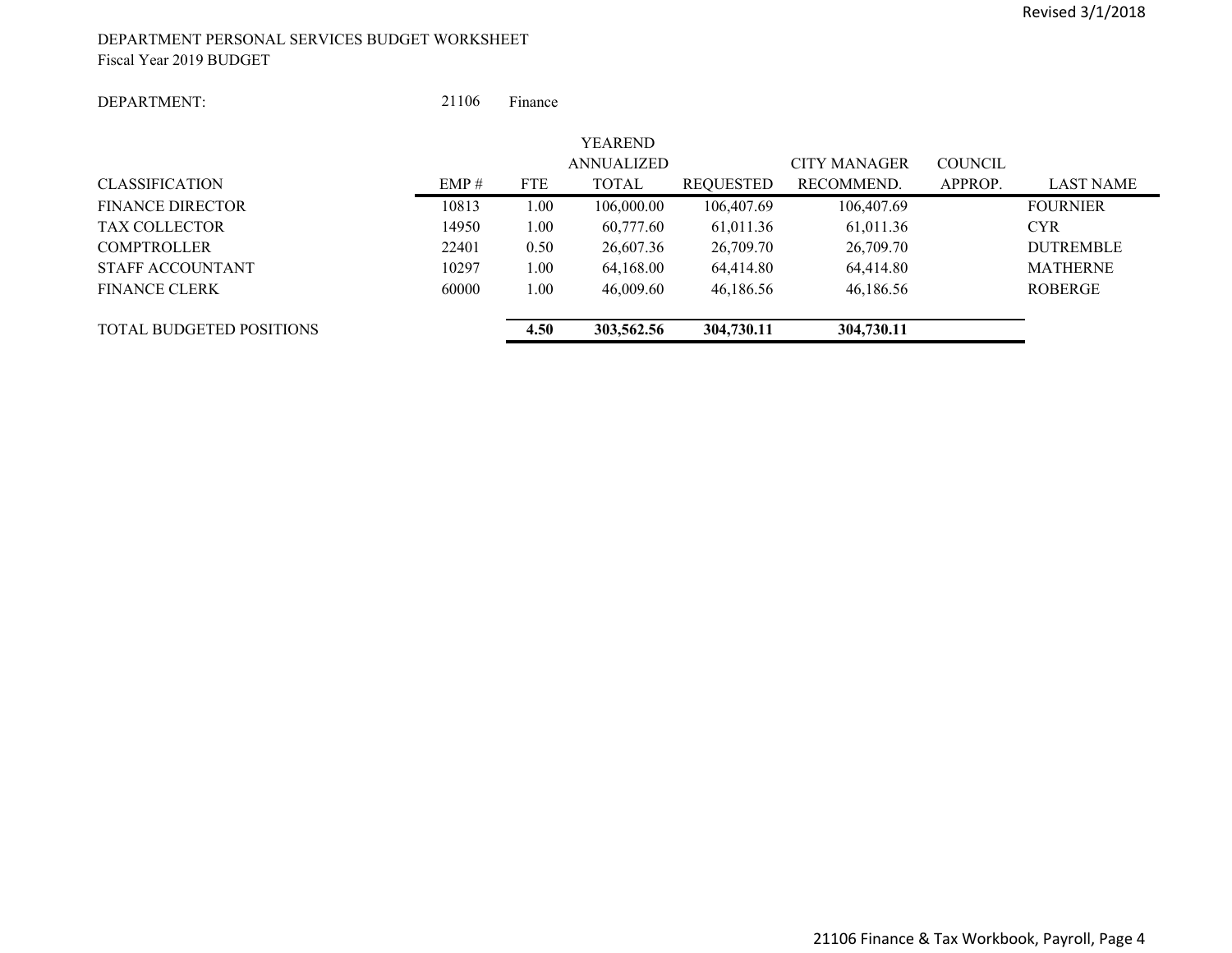

March 1, 2018 **Department:** Finance

Account Title: Dept Manager Salary Exp

Department Number: 21106 Account Number: 60101

FY2016 FY 2017 FY 2017 FY 2018 FY 2018 Actual Budget | Actual Budget Est. Expended \$96,359.13 \$88,715.00 \$96,530.62 \$90,686.00 \$105,146.00

| FY-2019       | Department   | City Mgr       | Council | Increase    |
|---------------|--------------|----------------|---------|-------------|
|               | Reauest      | Recommendation | Action  | (Decrease)  |
| <b>Budget</b> | \$106,407.69 | \$106,407.69   |         | \$15,721.69 |

**Support for Budget Request:** Provide justification for the budget request using as much detail as possible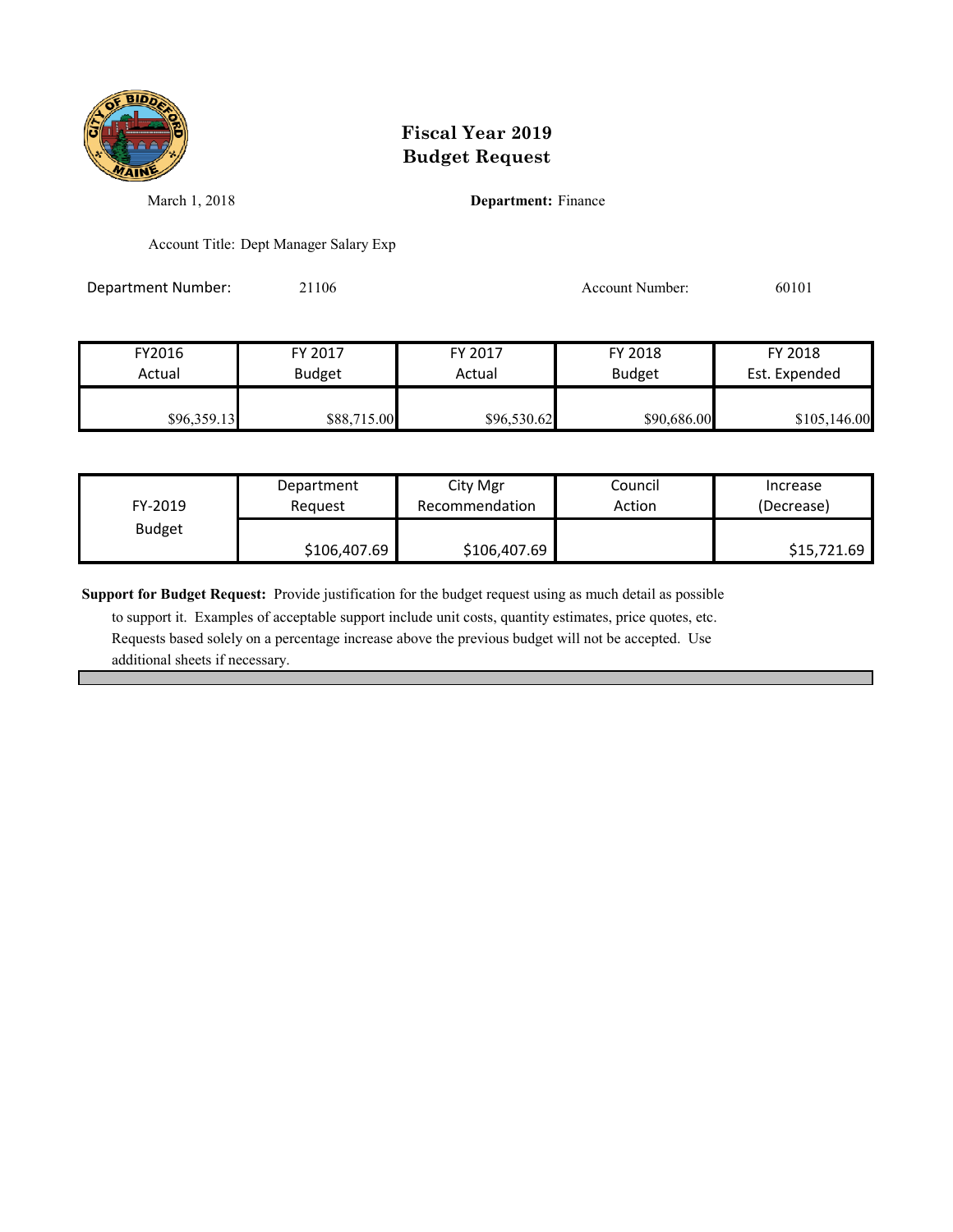

March 1, 2018 **Department:** Finance

Account Title: Mid Mgmt Hrly Employee Wage Ex

Department Number: 21106 20102 Account Number: 60102

| FY2016       | FY 2017       | FY 2017      | FY 2018       | FY 2018       |
|--------------|---------------|--------------|---------------|---------------|
| Actual       | <b>Budget</b> | Actual       | <b>Budget</b> | Est. Expended |
|              |               |              |               |               |
| \$109,333.77 | \$114,899.00  | \$122,855.49 | \$151,852.00  | \$152,435.00  |

| FY-2019       | Department   | City Mgr       | Council | Increase   |
|---------------|--------------|----------------|---------|------------|
|               | Reauest      | Recommendation | Action  | (Decrease) |
| <b>Budget</b> | \$152,135.86 | \$152,135.86   |         | \$283.86   |

**Support for Budget Request:** Provide justification for the budget request using as much detail as possible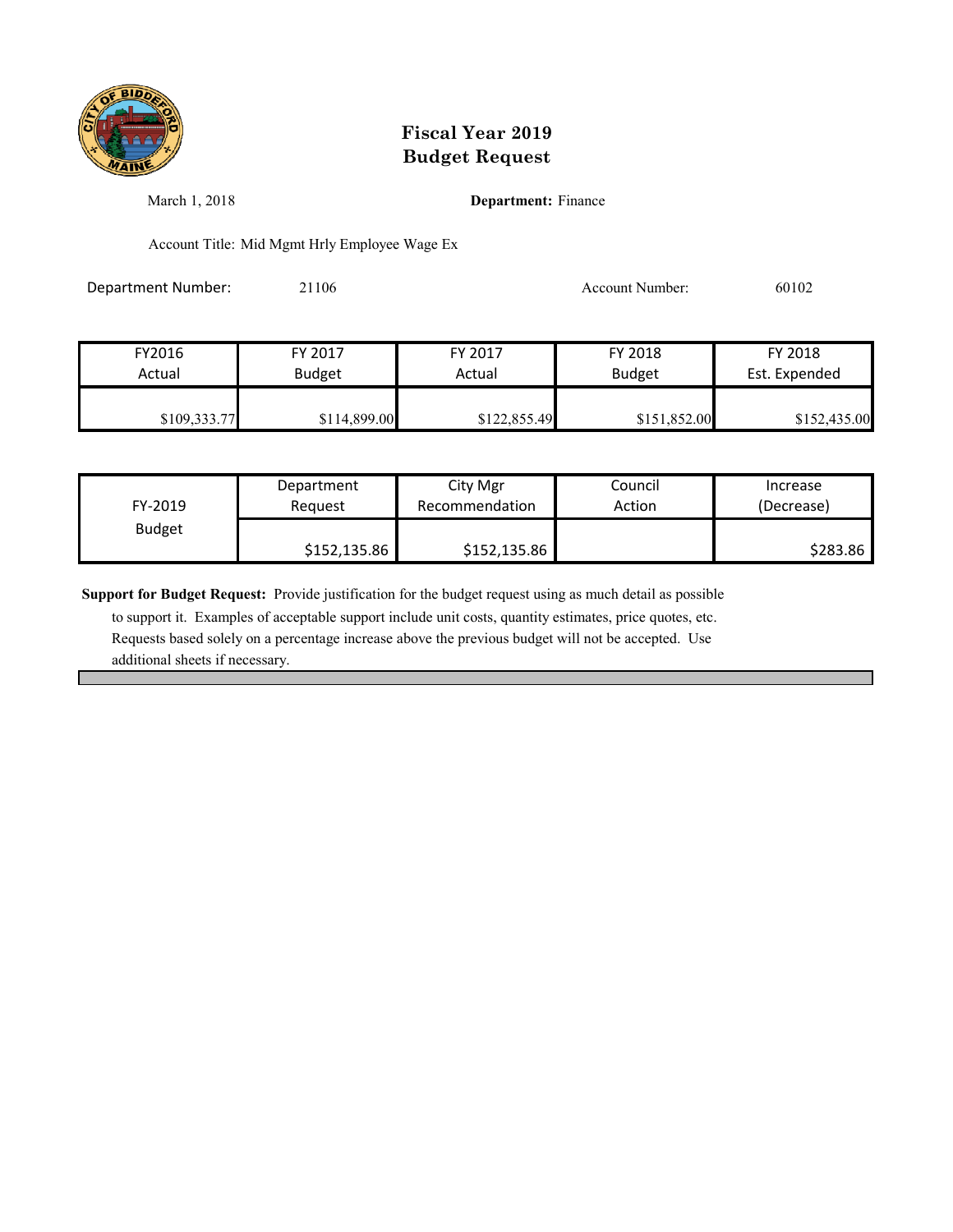

March 1, 2018 **Department:** Finance

Account Title: F-T Employee Wage Exp

Department Number: 21106 Account Number: 60105

FY2016 FY 2017 FY 2017 FY 2018 FY 2018 Actual Budget **Actual Budget** Actual Budget Est. Expended  $$89,846.31$   $$94,089.00$   $$94,026.66$   $$45,480.00$   $$46,217.00$ 

| FY-2019       | Department  | City Mgr       | Council | Increase   |
|---------------|-------------|----------------|---------|------------|
|               | Reauest     | Recommendation | Action  | (Decrease) |
| <b>Budget</b> | \$46,186.56 | \$46,186.56    |         | \$706.56   |

**Support for Budget Request:** Provide justification for the budget request using as much detail as possible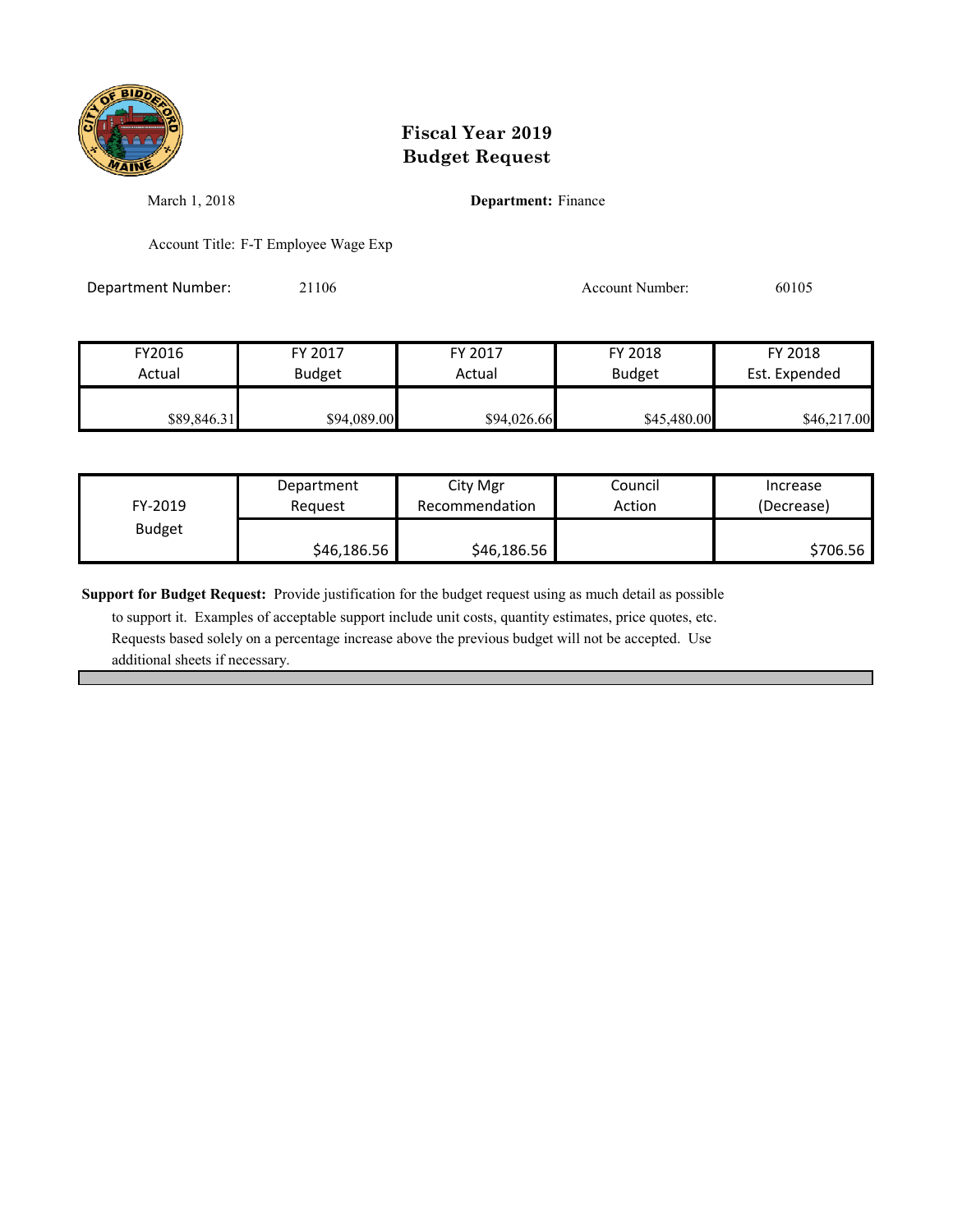

March 1, 2018 **Department:** Finance

Account Title: Overtime Wage Expense

Department Number: 21106 21106 Account Number: 60111

| FY2016   | FY 2017       | FY 2017  | FY 2018       | FY 2018       |
|----------|---------------|----------|---------------|---------------|
| Actual   | <b>Budget</b> | Actual   | <b>Budget</b> | Est. Expended |
| \$187.97 | \$668.00      | \$105.39 | \$500.00      | \$200.00      |

| FY-2019       | Department | City Mgr       | Council | Increase   |
|---------------|------------|----------------|---------|------------|
|               | Reauest    | Recommendation | Action  | (Decrease) |
| <b>Budget</b> | \$250.00   | \$250.00       |         | (\$250.00) |

**Support for Budget Request:** Provide justification for the budget request using as much detail as possible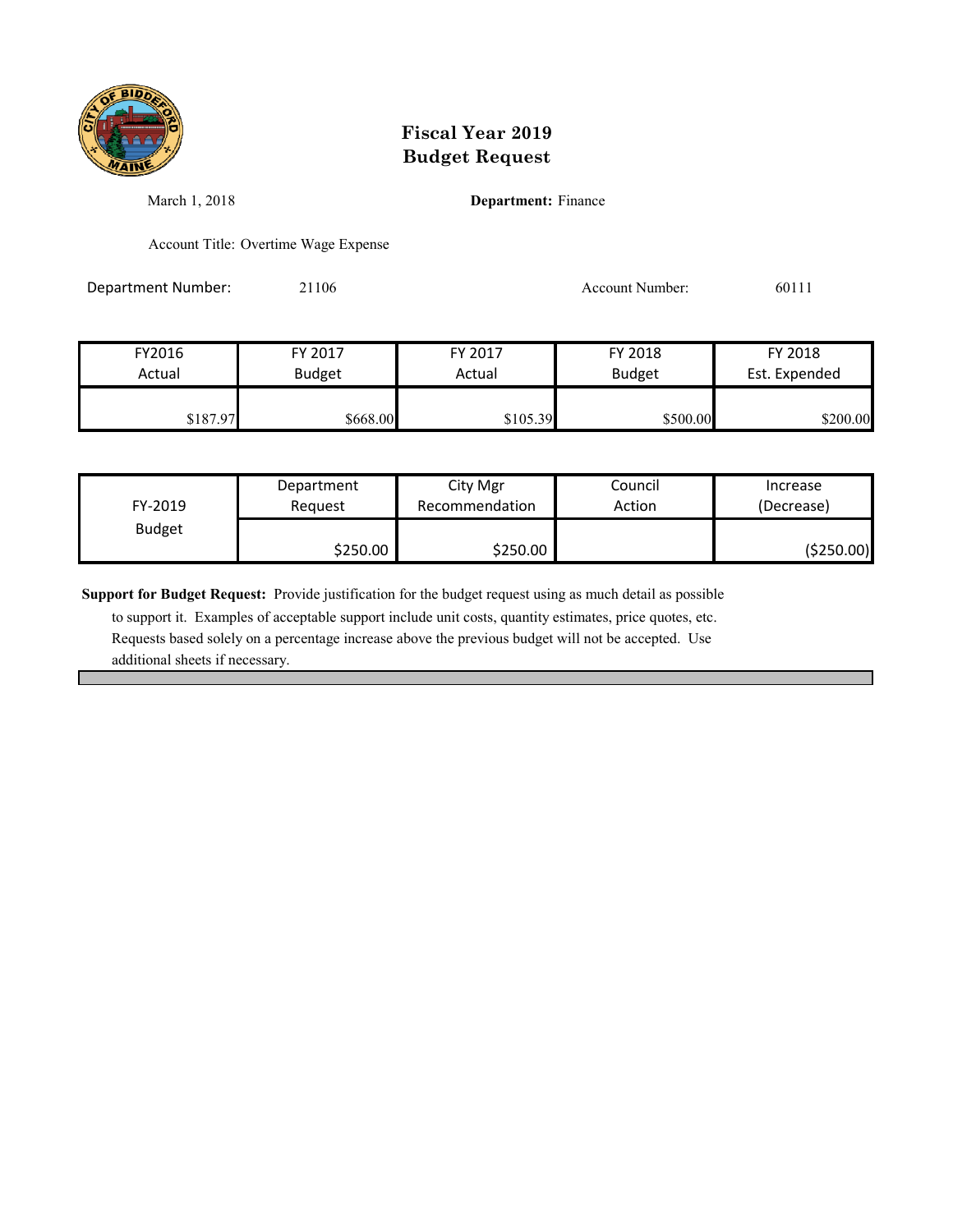

March 1, 2018 **Department:** Finance

Account Title: Conferences/Training Expense

Department Number: 21106 Account Number: 60251

FY2016 FY 2017 FY 2017 FY 2018 FY 2018 Actual Budget **Actual Budget** Actual Budget Est. Expended \$550.00 \$1,000.00 \$550.00 \$570.00 \$400.00 \$350.00

| FY-2019       | Department | City Mgr       | Council | Increase   |
|---------------|------------|----------------|---------|------------|
|               | Reauest    | Recommendation | Action  | (Decrease) |
| <b>Budget</b> | \$1,400.00 | \$1,400.00     |         | \$1,000.00 |

**Support for Budget Request:** Provide justification for the budget request using as much detail as possible

| 1 Training for Staff Accountant | 150.00  |
|---------------------------------|---------|
|                                 | .400.00 |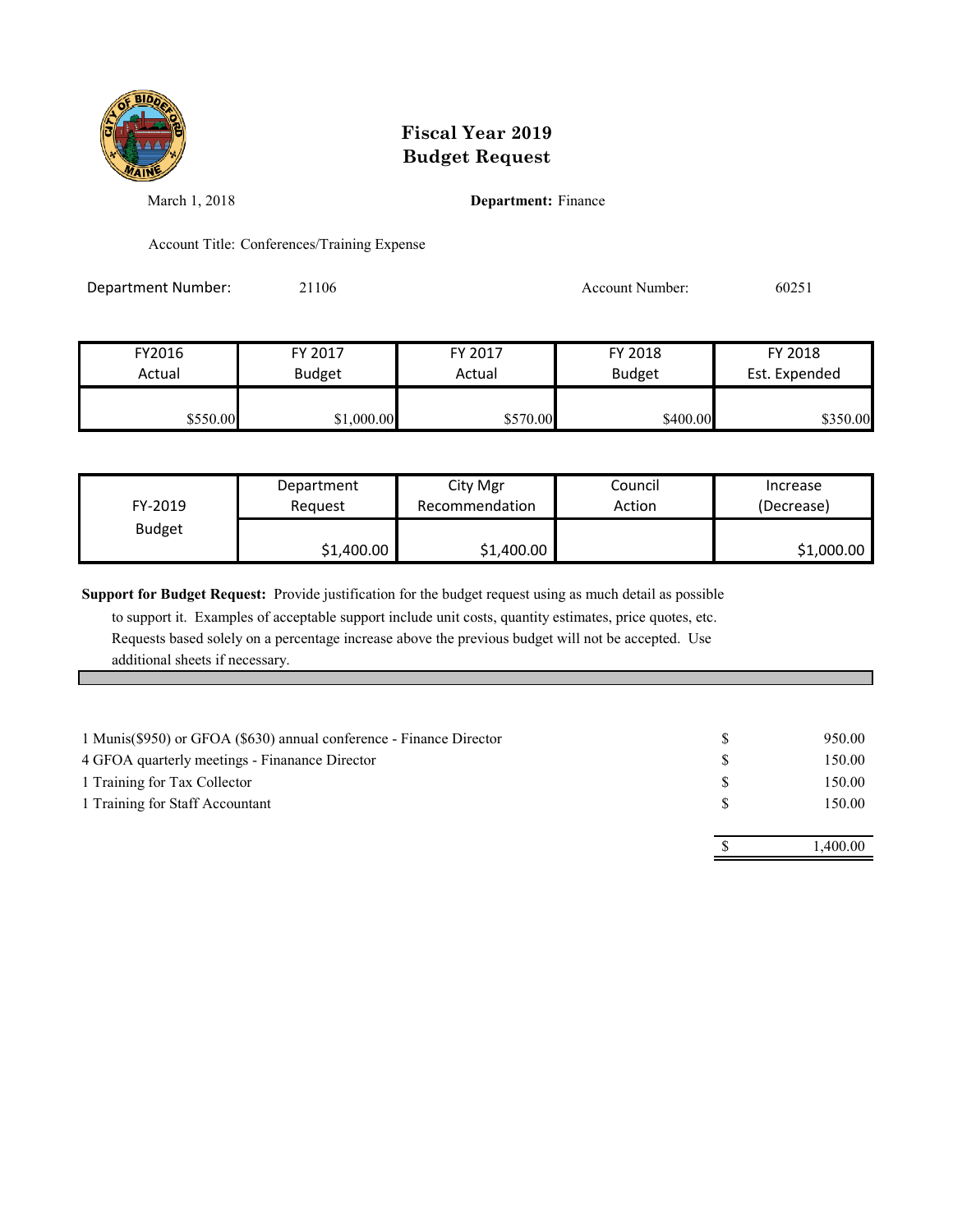

March 1, 2018 **Department:** Finance

Account Title: Travel/Mileage Expense

Department Number: 21106 252

| FY2016   | FY 2017       | FY 2017  | FY 2018       | FY 2018       |
|----------|---------------|----------|---------------|---------------|
| Actual   | <b>Budget</b> | Actual   | <b>Budget</b> | Est. Expended |
| \$605.79 | \$475.00      | \$125.58 | \$300.00      | \$592.00      |

| FY-2019       | Department | City Mgr       | Council | Increase   |
|---------------|------------|----------------|---------|------------|
|               | Request    | Recommendation | Action  | (Decrease) |
| <b>Budget</b> | \$970.00   | \$970.00       |         | \$670.00   |

**Support for Budget Request:** Provide justification for the budget request using as much detail as possible

| Mileage for local conferences $(6 \times 95)$ | 570.00 |
|-----------------------------------------------|--------|
| Travel to 1 Munis/GFOA conference             | 400.00 |
|                                               |        |
|                                               | 970.00 |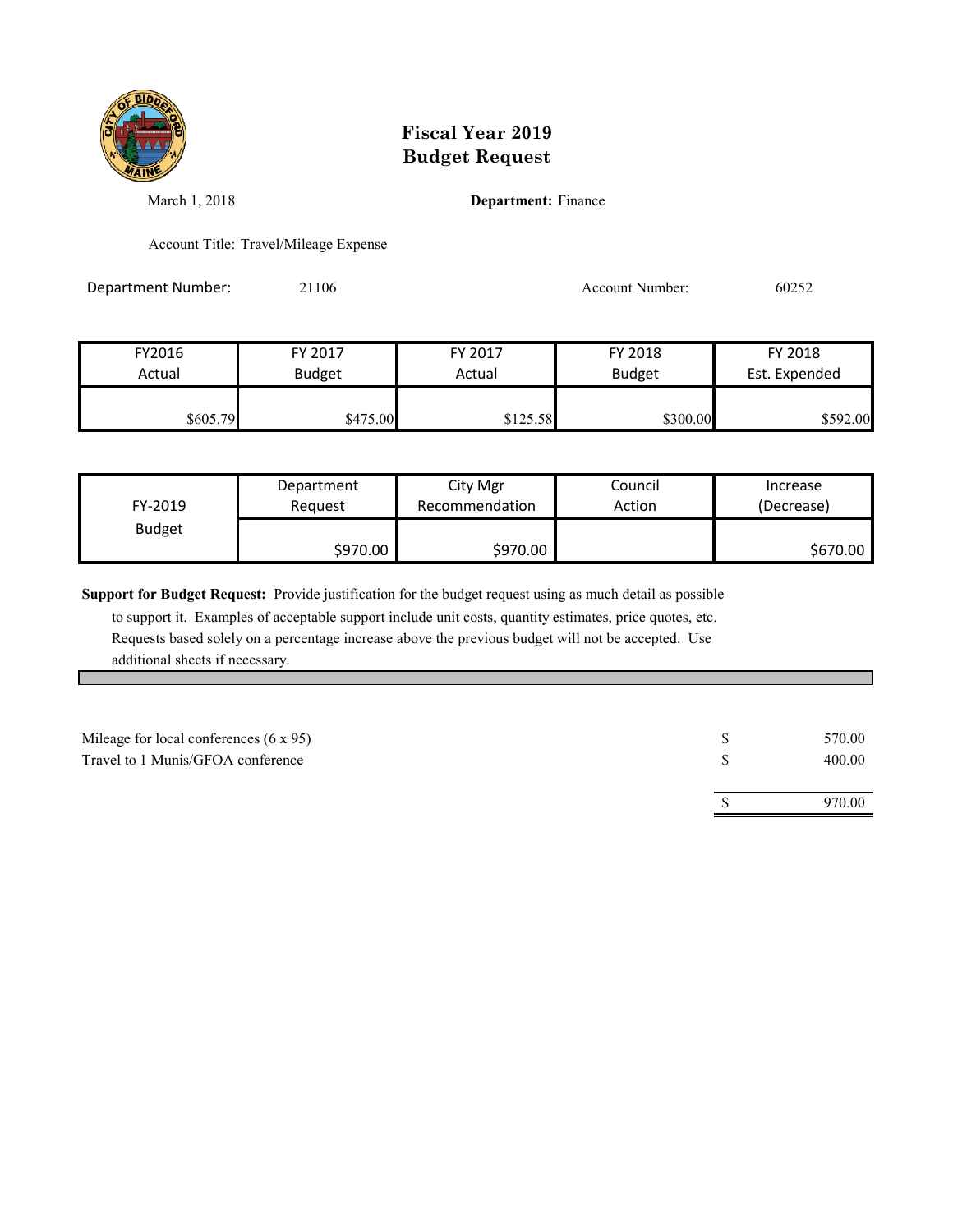

March 1, 2018 **Department:** Finance

Account Title: Food/Lodging Expense

Department Number: 21106 253

| FY2016   | FY 2017       | FY 2017 | FY 2018       | FY 2018       |
|----------|---------------|---------|---------------|---------------|
| Actual   | <b>Budget</b> | Actual  | <b>Budget</b> | Est. Expended |
|          |               |         |               |               |
| \$779.41 | \$1,000.00    | \$0.00  | \$250.00      | \$0.00        |

| FY-2019       | Department | City Mgr       | Council | Increase   |
|---------------|------------|----------------|---------|------------|
|               | Reauest    | Recommendation | Action  | (Decrease) |
| <b>Budget</b> | \$1,100.00 | \$1,100.00     |         | \$850.00   |

**Support for Budget Request:** Provide justification for the budget request using as much detail as possible

| Travel to 1 Munis/GFOA conference | Ъ. | 1,100.00 |
|-----------------------------------|----|----------|
|                                   |    | ,100.00  |
|                                   |    |          |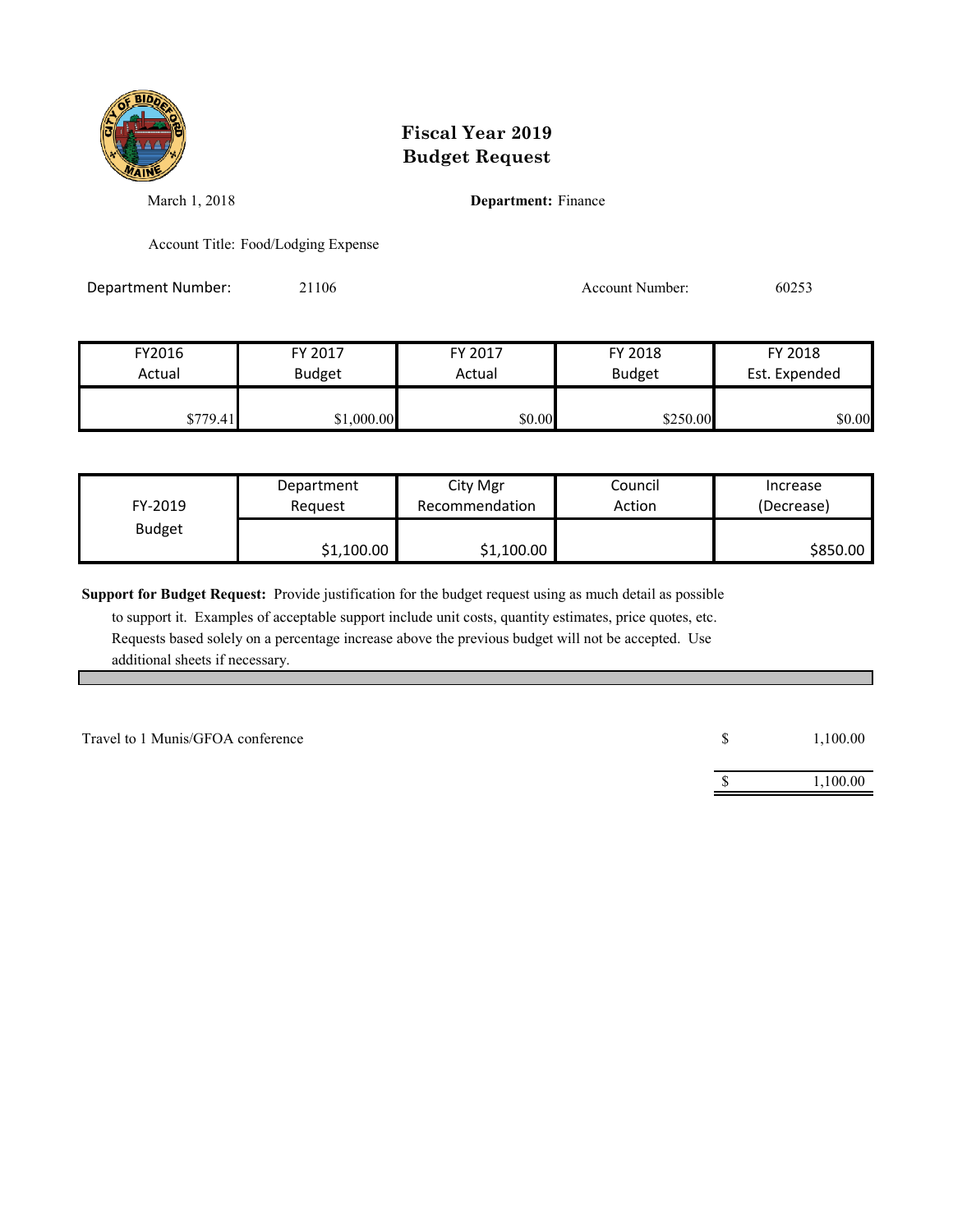

March 1, 2018 **Department:** Finance

Account Title: Dues/Memberships Expense

Department Number: 21106 20256 Account Number: 60256

| FY2016   | FY 2017       | FY 2017    | FY 2018       | FY 2018       |
|----------|---------------|------------|---------------|---------------|
| Actual   | <b>Budget</b> | Actual     | <b>Budget</b> | Est. Expended |
| \$310.00 | \$1,385.00    | \$1,305.00 | \$335.00      | \$900.00      |

| FY-2019       | Department | City Mgr       | Council | Increase   |
|---------------|------------|----------------|---------|------------|
|               | Reauest    | Recommendation | Action  | (Decrease) |
| <b>Budget</b> | \$935.00   | \$935.00       |         | \$600.00   |

**Support for Budget Request:** Provide justification for the budget request using as much detail as possible

| <b>GFOA CAFR</b>                     | 580.00 |
|--------------------------------------|--------|
| GFOA Membership                      | 260.00 |
| MMTCTA Membership - Finance Director | 35.00  |
| MMTCTA Membership - Tax Collector    | 35.00  |
| HR-MMA association                   | 25.00  |
|                                      |        |
|                                      | 935.00 |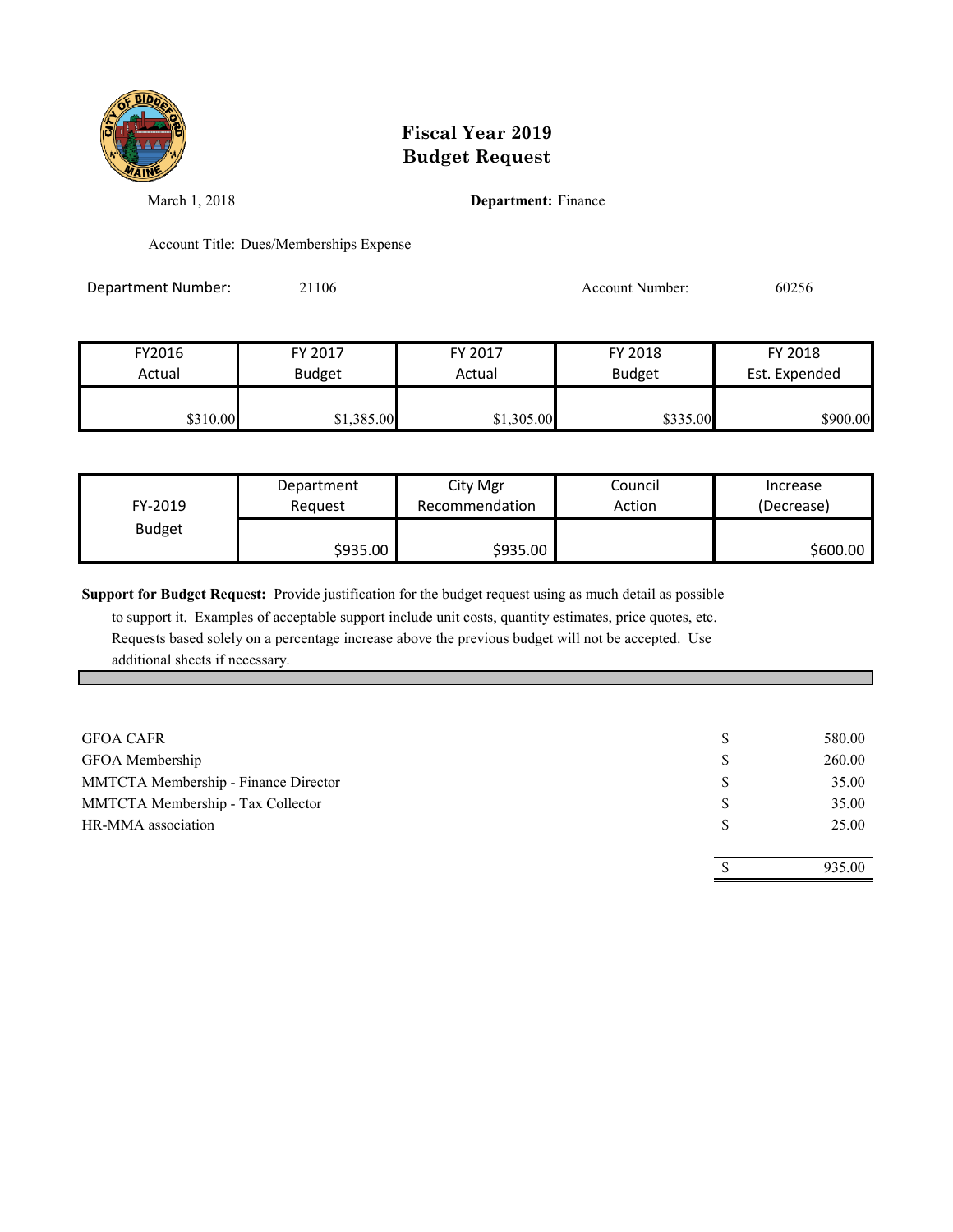

March 1, 2018 **Department:** Finance

Account Title: Other Prof/Consult Srvs Exp

Department Number: 21106 Account Number: 60306

FY2016 FY 2017 FY 2017 FY 2018 FY 2018 Actual Budget **Actual Budget** Actual Budget Est. Expended \$450.00 \$2,000.00 \$2,000.00 \$675.00 \$3,000.00 \$0.00

| FY-2019       | Department | City Mgr       | Council | Increase      |
|---------------|------------|----------------|---------|---------------|
|               | Reauest    | Recommendation | Action  | (Decrease)    |
| <b>Budget</b> | \$0.00     | \$0.00         |         | ( \$3,000.00) |

**Support for Budget Request:** Provide justification for the budget request using as much detail as possible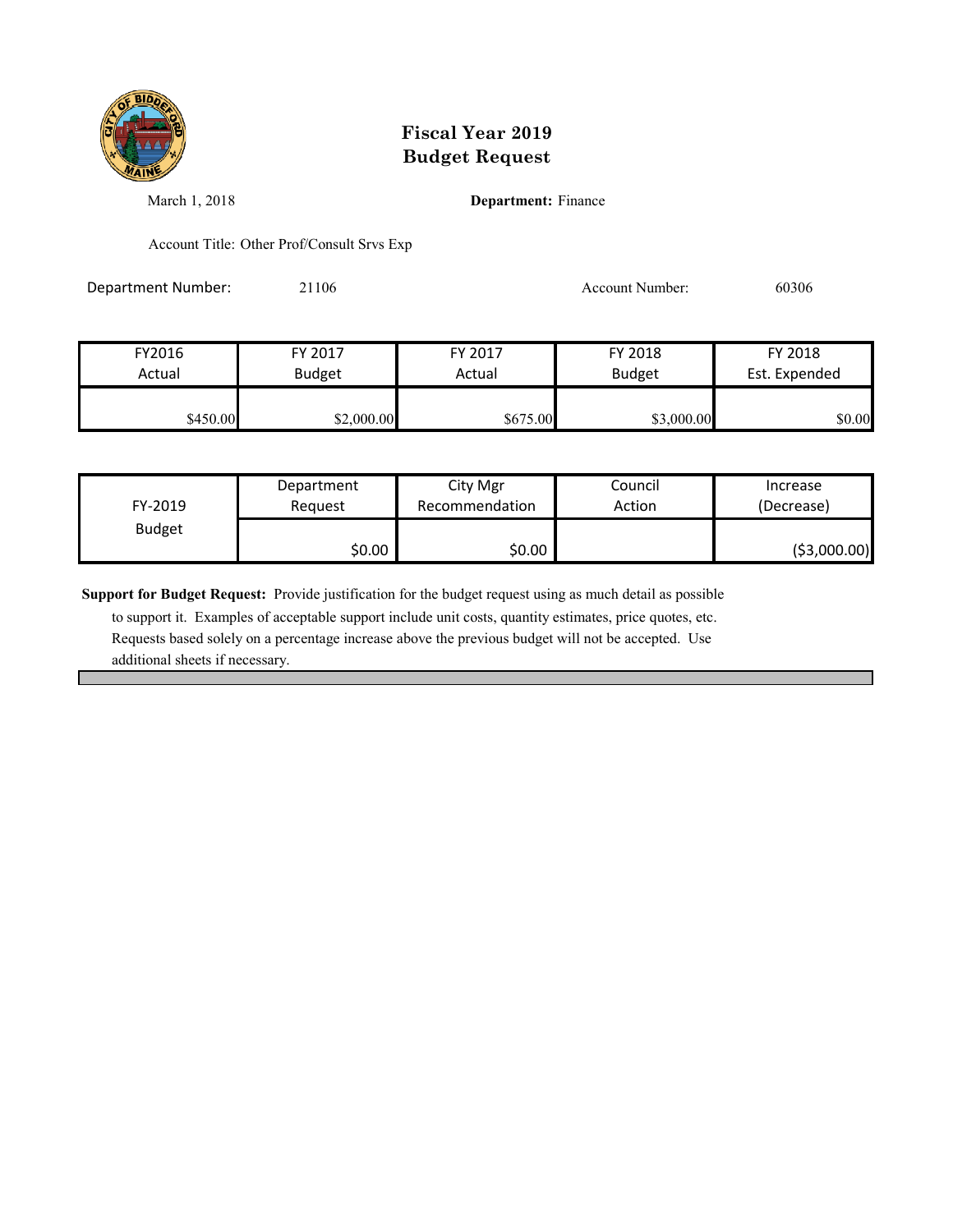

March 1, 2018 **Department:** Finance

Account Title: Admin/Office Supp/Eqt Non-Cap

Department Number: 21106 21106 Account Number: 60500

| FY2016<br>Actual | FY 2017       | FY 2017<br>Actual | FY 2018       | FY 2018<br>Est. Expended |
|------------------|---------------|-------------------|---------------|--------------------------|
|                  | <b>Budget</b> |                   | <b>Budget</b> |                          |
| \$2,947.58       | \$1,100.00    | \$1,185.56        | \$1,500.00    | \$1,200.00               |

| FY-2019       | Department | City Mgr       | Council | Increase   |
|---------------|------------|----------------|---------|------------|
|               | Reauest    | Recommendation | Action  | (Decrease) |
| <b>Budget</b> | \$1,200.00 | \$1,200.00     |         | (\$300.00) |

**Support for Budget Request:** Provide justification for the budget request using as much detail as possible

 to support it. Examples of acceptable support include unit costs, quantity estimates, price quotes, etc. Requests based solely on a percentage increase above the previous budget will not be accepted. Use additional sheets if necessary.

Annual Staples Supplies/tax forms  $\qquad \qquad$  1,200.00